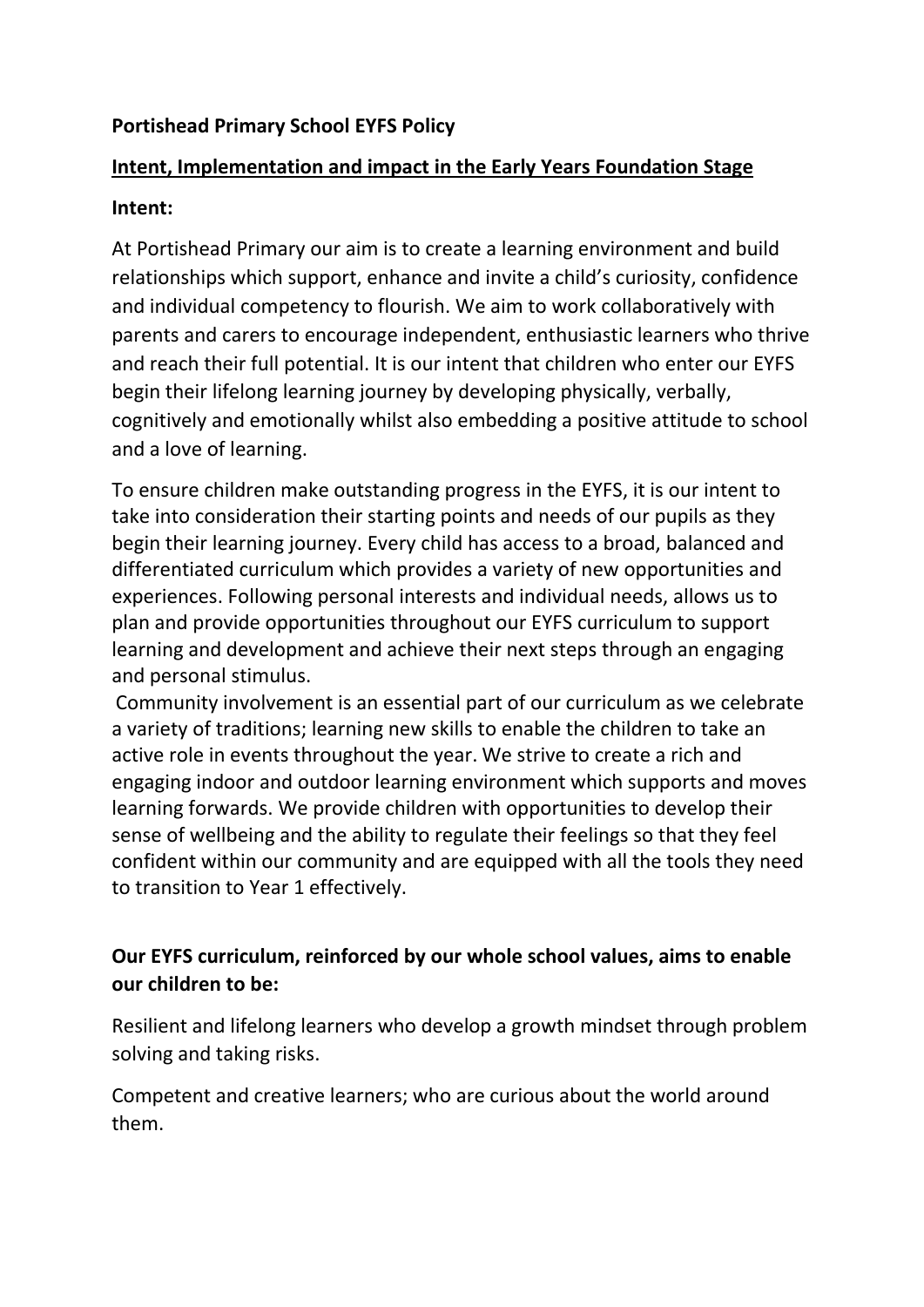Global citizens who care about and have respect for others, the world we live in and celebrate diversity.

Secure and confident; who enjoy coming to school and learning new skills and knowledge building on their existing learning.

Skilful communicators; who connect with others through language and play, ensuring that they play in a vocab rich environment.

It is our intent to ensure that all children will receive the teaching of early reading through systematic, synthetic phonics to learn to read words and simple sentences accurately by the end of the Reception year.

### **Implementation:**

At Portishead Primary we follow the Early Years Foundation Stage framework (September 2021) and were Early Adopters of the new framework 2020-2021. This is made up of **four overriding principles** which our early years education is based upon:

- **Unique Child** Every child is unique child who is constantly learning and can be resilient, capable, confident and self-assured.
- **Positive Relationships** Children learn to be strong and independent through positive relationships.
- **Enabling Environments** Children learn and develop well in enabling environments, in which their experiences respond to their individual needs and there is a strong partnership between practitioners and parents and carers.
- **Learning and Development** Children develop and learn in different ways. The framework covers the education and care of all children in early year's provision, including children with special educational needs and disabilities.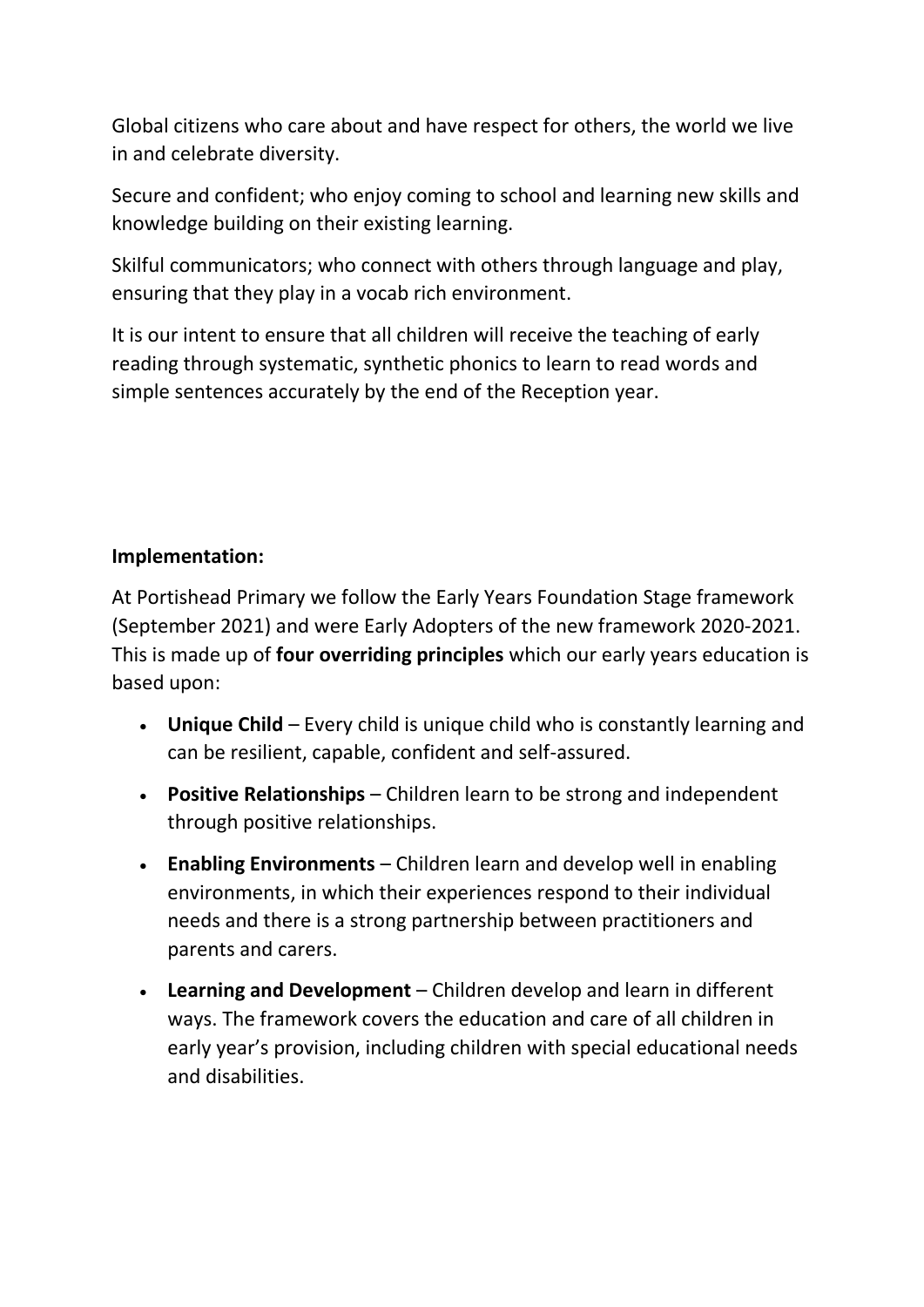The curriculum provides a play-based and experiential learning environment, combined with focussed teaching and key skills, to ensure children make good progress before moving onto Year 1. The children in Reception are provided with ample opportunities accessed through our indoor and outdoor provision. They engage in planned, focussed activities as well as self-initiated and free flow activities (continuous provision). This means that children are using and developing taught skills throughout the year on a daily basis. Continuous provision practise and principles begin in EYFS and support children to develop key life skills such as independence, innovation, creativity, enquiry, analysis and problem solving. During the school day, children will have an opportunity to work independently, work collaboratively with their friends and with members of our teaching team.

Our practice is also supported by 'Enhanced provision' which consists of the extra material and resources we provide for the children that offer more challenges to [continuous provision.](https://www.twinkl.co.uk/teaching-wiki/continuous-provision) By building on the observations that we have made while watching the children play creatively in their continuous provision areas, special themes and activities can be supplied to children as part of enhanced provision. It's a great way for us to use the classroom to our advantage to tailor and bolster the children's' independent learning techniques, help children to broaden their horizons and fulfil their potential.

The learning experiences within our Early Years are linked to the seven areas of learning and development within the EYFS. These areas are split into three prime areas and four specific areas. The three prime areas are those which the children should develop first and are considered most essential for the healthy development and future learning of our children. These include:

- **Communication and Language** The development of children's spoken language underpins all seven areas of learning and development. It involves giving children opportunities to experience a rich language environment; Sharing a variety of texts with children encourages them to thrive through understanding and embedding new words. Children will become comfortable using a rich range of vocabulary and language structures.
- **Personal, Social and Emotional Development** is crucial for children to lead healthy and happy lives, and is fundamental to their cognitive development. This includes helping children to form positive relationships and develop respect for others; to develop social skills and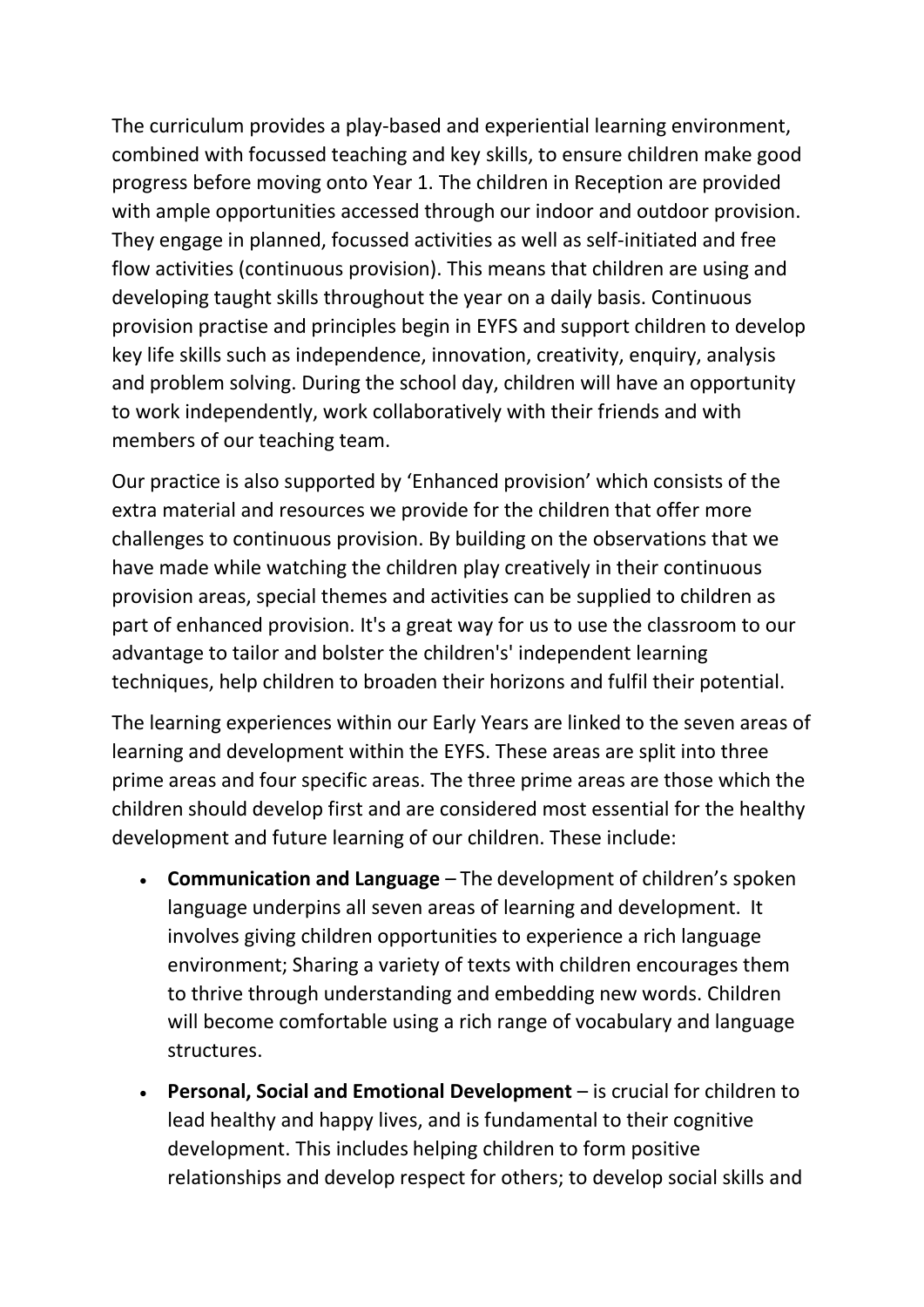learn how to manage their feelings; to understand appropriate behaviour in groups; and to have confidence in their own abilities.

• **Physical Development** – Physical activity is vital in children's all-round development, enabling them to pursue happy, healthy and active lives. This includes the progressive development of gross and fine motor control. By providing opportunities for play both indoors and outdoors, adults can support children to develop their core strength, stability, balance, spatial awareness, co-ordination and agility. Children must also be helped to understand the importance of physical activity, and to make healthy choices in relation to food.

As children grow and make progress in the prime areas, this will help them to naturally develop skills within the four specific areas. These are:

• **Literacy** – It is crucial for children to develop a life-long love of reading. Reading consists of two dimensions: language comprehension and word reading. The early teaching of literacy involves encouraging children to link sounds and letters and to begin to read and write. Children are given access to a wide range of reading materials (books, poems, songs and other written materials) to ignite their interest.

*Phonics: The school follows the Letter and Sounds phonic programme, using a wide range of physical and online resources to support this. Every child has access to a phonics session every day with further opportunities to embed their learning.*

- **Mathematics** Developing a strong grounding in number is essential so that all children develop the necessary building blocks to excel mathematically. Children will use a variety of manipulatives to observe patterns and understand the relationships between numbers to 10. They are provide with rich opportunities to develop reasoning skills across all areas of maths and develop a positive and can do attitude.
- **Understanding the World** this involves guiding children to make sense of their physical world and their community. A variety of texts and sources will foster their understanding of our culturally, socially,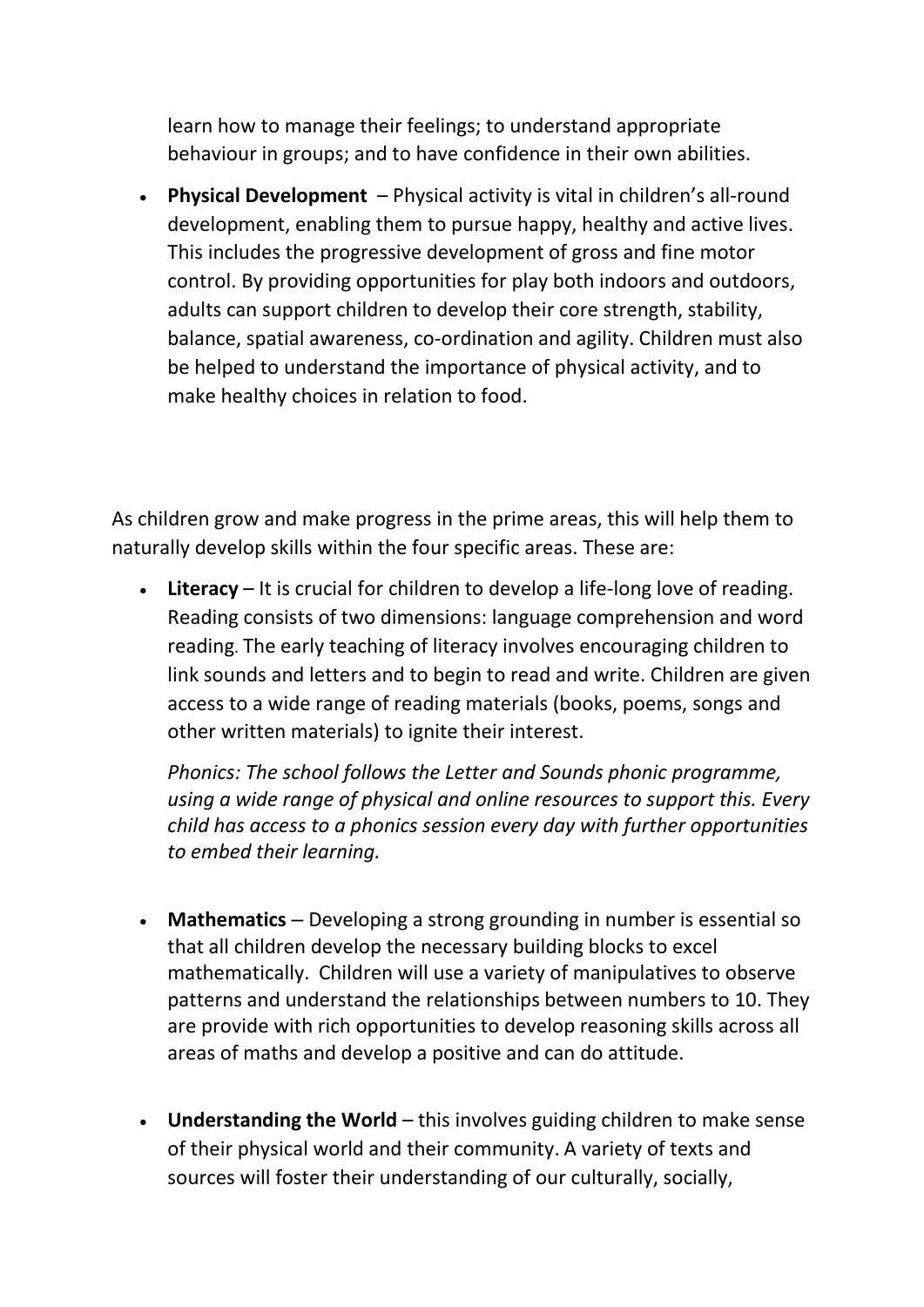technologically and ecologically diverse world. Enriching and widening children's vocabulary will support later reading comprehension.

• **Expressive Arts and Design** – The development of children's artistic and cultural awareness supports their imagination and creativity. It includes regular opportunities to engage with a wide range of media and materials and promotes opportunities to communicate and develop selfexpression through the arts.

Children benefit from meaningful learning across the curriculum and our team plan resourcefully for opportunities for communication, sustained shared thinking and physical challenge to build on existing skills taking into account the Characteristics of Effective Learning.

Rich first hand experiences (inside, outdoors, visitors and school trips) evoke curiosity, awe and wonderment. We encourage exploratory learning and thinking creatively including problem solving across all areas of learning. New vocabulary and concepts learnt through reading will excite and engage all learners which includes adults modelling quality discussion and conversational skills and asking high quality questions.

Our curriculum will promote and support children's emotional security and development of their character enabling children to take risks in a safe and secure environment. Supporting children to be active and to develop physically including giving clear messages to children why it is important to eat, drink and exercise as well as to be kind and respectful of others.

The EYFS team work closely with the children addressing any misconceptions, modelling language development and supporting and developing their learning through play. These experiences and observations can then be used to assess and plan for each child's next steps towards the subsequent milestones in each area of learning. We will also provide quality interventions for groups or individuals if and when necessary.

The EYFS team collect evidence of children's learning and progression through observations, photos and videos which are shared with parents using the Interactive Learning Diary online system and exercise / floor books. This means that parents can engage with children to discuss their learning and can contribute to the knowledge we have of the child in school. Working in partnership is a core value of our school.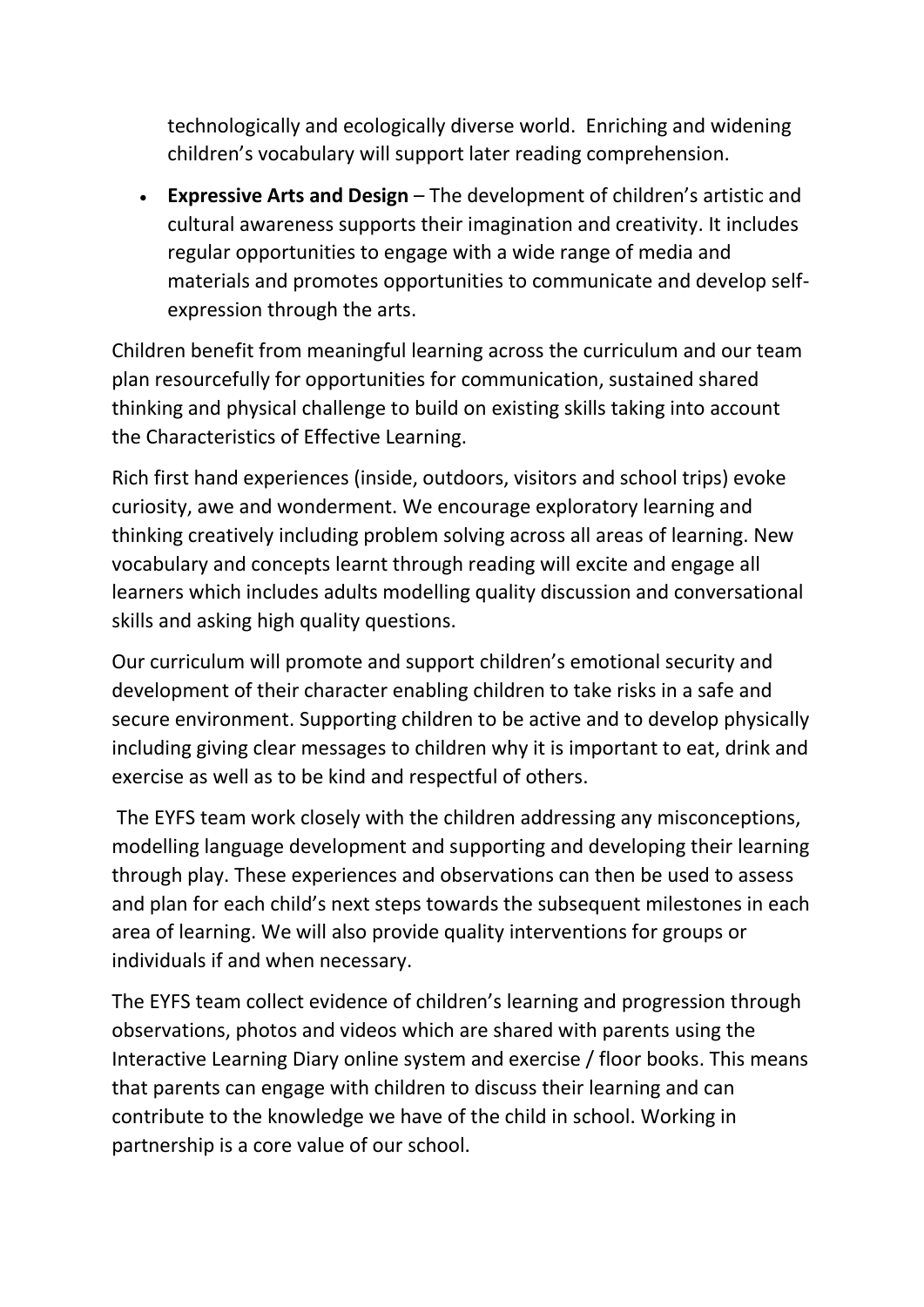The EYFS team work tirelessly to ensure that children are immersed within a kind, caring and happy environment in which they feel safe and inspired to learn. Portishead Primary is a positive school where resilience, perseverance and achievement is celebrated and every child feels valued and respected.

#### **Impact:**

The impact of the EYFS curriculum is reflected in having resilient, happy and confident lifelong learners transitioning into Year 1.

We use skills progression maps for each area of learning to track milestones and ensure development across the year, to have a secure understanding of where each child is at that moment in time and how to move their learning forward. We measure progress and children's learning across the year through formative and summative assessment which are based on the teacher's knowledge of the child, their learning journeys, floor books, exercise books, photographs and videos on the ILDs which evidence to the children and their families the successes of the children throughout their time in the Early Years. We aim to exceed the National and Local Authority data for children achieving Good Level of Development. Almost all of our children make good progress from their starting points.

The judgements of our school are moderated with other schools in the Lighthouse Schools Partnership and the Local Authority. This means judgements are secure and consistent with government guidelines. We have also been Early Adopters of the new EYFS Framework from 2020-2021 offering training and guidance for schools who were due to use this from September 2021.

Assessment starts with careful observations which are then used to inform planning. Learning and teaching is thus effective when children feel a sense of belonging, curiosity and competence showing resilience and tenacity. We report to parents at the end of the EYFS year and complete the profile for each child indicating if they have met a good level of development (GLD).

By monitoring assessment procedures regularly, we can effectively demonstrate what learning is taking place and how each child is progressing in all seven areas of the EYFS curriculum. Progress toward the ELGs will ensure a positive disposition to learn.